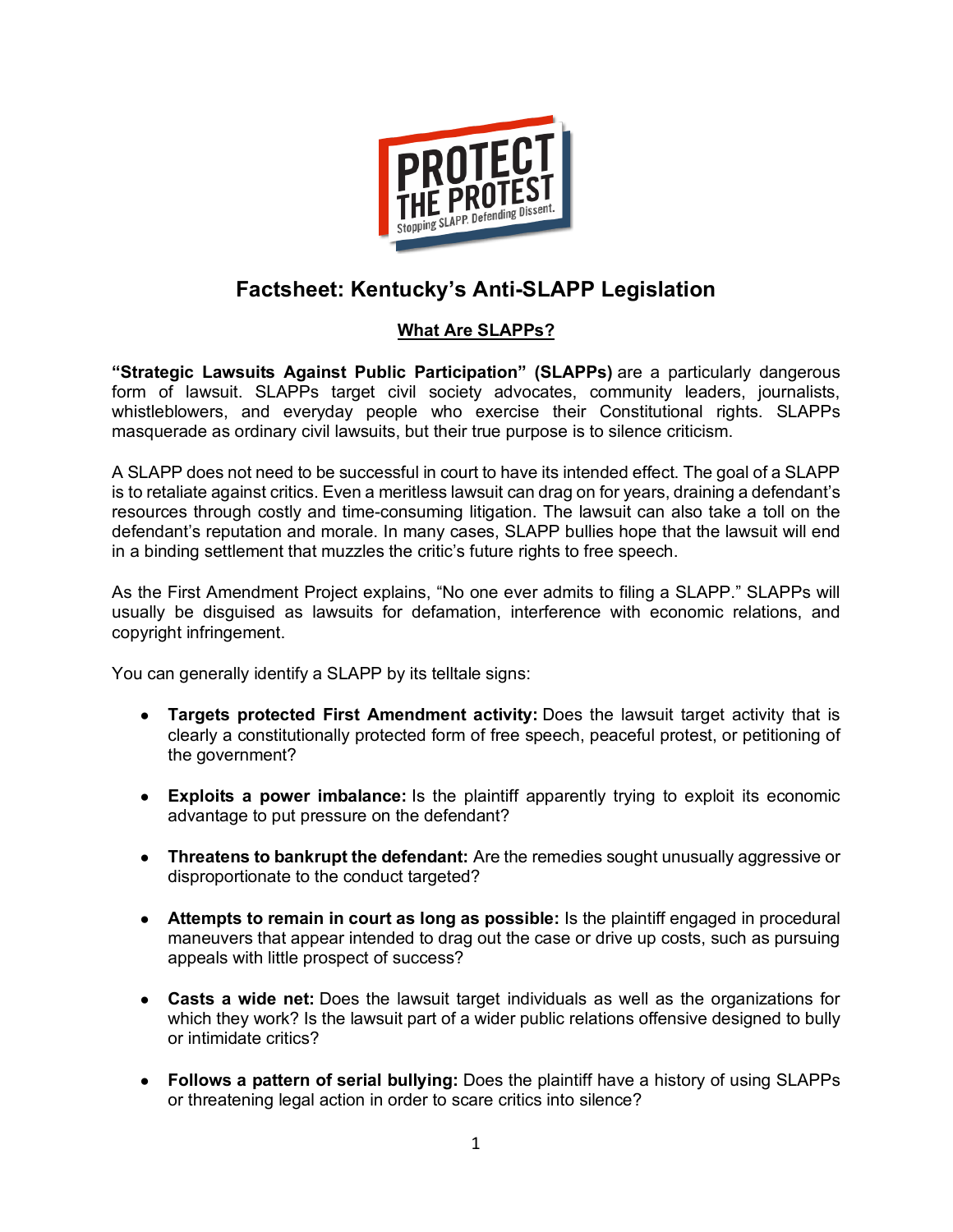If SLAPP bullies had their way, the impacts of their lawsuits would ripple through society, creating a chilling effect on free speech. People would stop criticizing the powerful for fear of retaliation. Public interest advocates would choose to stay silent, rather than to speak truth to power. Anti-SLAPP legislation defends our rights to speak out, to criticize, to engage, and to protest peacefully.

For more information about SLAPPs, check out this segment by comedian John Oliver on his show *Last Week Tonight*. In 2017, Oliver was the target of a SLAPP suit in West Virginia.

#### **Kentucky Does Not Protect Its Citizens Against SLAPPs**

About half of the states have passed anti-SLAPP laws; Kentucky has not. As a result, numerous people have been targeted by SLAPPs in recent years. Even those who eventually prevailed in their cases were subjected to years of legal costs and stress—exactly the kind of intimidation effect that SLAPPs aim to have. Here are a few examples:

- In 2013, **a man was fired and sued by his former employer, a mining company, after he filed a discrimination complaint against the company**. <sup>1</sup> He filed the whistleblowing complaint with the federal Mine Safety and Health Administration. A court validated the complaint as legitimate, but the federal government ultimately decided not to pursue the investigation. Soon afterwards, the company sued the man, apparently in retaliation and to discourage other miners from filing complaints. The man won the case, but had to continue spending money on legal fees in the battle to get his job reinstated.<sup>2</sup>
- In 2013, **the chairman of the Pike County Airport Board filed a lawsuit against two anonymous commentators on the website Topix**, alleging they had defamed his work as a public official. He subpoenaed the website and an internet provider to unmask the commentators' identities. Both companies refused, but the trial court ordered that the identities be unmasked. Eventually, the Kentucky Supreme Court denied the request to unmask the anonymous commentators, after finding that the chairman failed to show his case had merit. However, by the time the plaintiff walked away from the suit, the defendants had been subjected to three years of litigation.<sup>3</sup>
- In 2010, a **woman was sued by her doctor after posting comments online**. She alleged that she suffered complications as a result of her doctor's negligence in a cosmetic surgery. Four years later, the judge dismissed the case, ruling that the woman was entitled to express her opinion and had written the comments in a way that were not defamatory.<sup>4</sup> Yet the woman was subjected to years of stress and legal costs.

The chilling effect of SLAPP lawsuits can be extremely damaging to a community. For every SLAPP lawsuit filed, countless others choose to self-censor themselves to avoid being sued.

Kentucky should pass a strong anti-SLAPP law, such as those passed in states as diverse as Colorado, Texas, Georgia, and California. These laws allow everyday citizens, not just big corporations, to speak up without fear on matters of public interest.

 <sup>1</sup> https://www.huffpost.com/entry/kentucky-miner-sued-discrimination\_n\_2568701

<sup>2</sup> https://www.huffpost.com/entry/reuben-shemwell-kentucky-miner\_n\_3478735

<sup>&</sup>lt;sup>3</sup> https://www.citizen.org/wp-content/uploads/migration/doevcoleman\_kentuckysupremecourt.pdf

<sup>4</sup> Loftus v. Nazari, 21 F.Supp.3d 849 (2014)